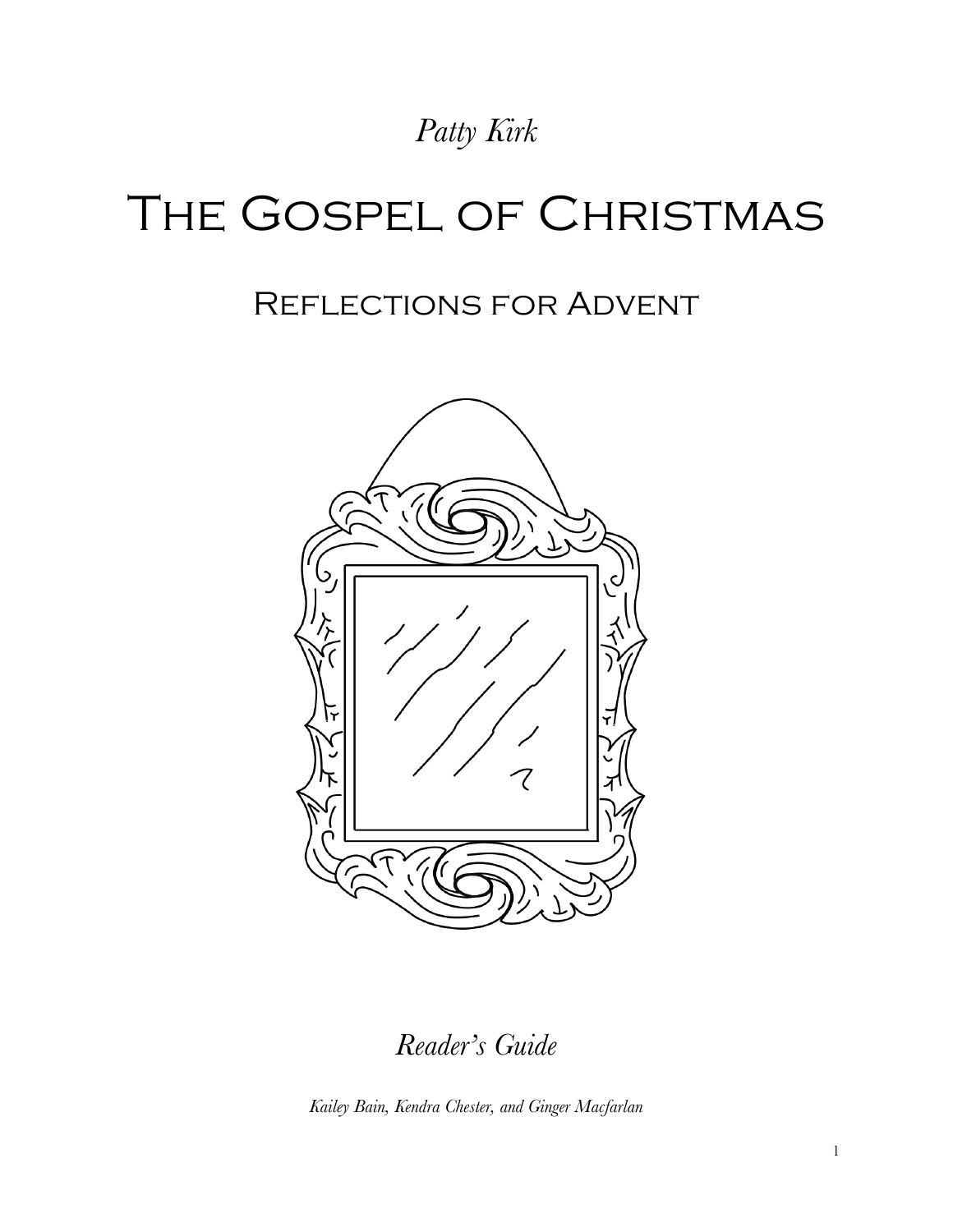*InterVarsity Press P.O. Box 1400, Downers Grove, IL 60515-1426 World Wide Web: www.ivpress.com Email: email@ivpress.com*

*©2012 by Kailey Bain, Kendra Chester, and Ginger Macfarlan*

*All rights reserved. No part of this book may be reproduced in any form without written permission from InterVarsity Press.*

*InterVarsity Press® is the book-publishing division of InterVarsity Christian Fellowship/USA®, a movement of students and faculty active on campus at hundreds of universities, colleges and schools of nursing in the United States of America, and a member movement of the International Fellowship of Evangelical Students. For information about local and regional activities, write Public Relations Dept., InterVarsity Christian Fellowship/USA, 6400 Schroeder Rd., P.O. Box 7895, Madison, WI 53707-7895, or visit the IVCF website at <www.intervarsity.org>.*

*All Scripture quotations, unless otherwise indicated, are taken from* THE HOLY BIBLE, NEW INTERNATIONAL VERSION®, NIV® *Copyright © 1973, 1978, 1984, 2011 by Biblica, Inc.™ Used by permission. All rights reserved worldwide.*

*Design: Ginger Macfarlan*

*Images: Alix Davis*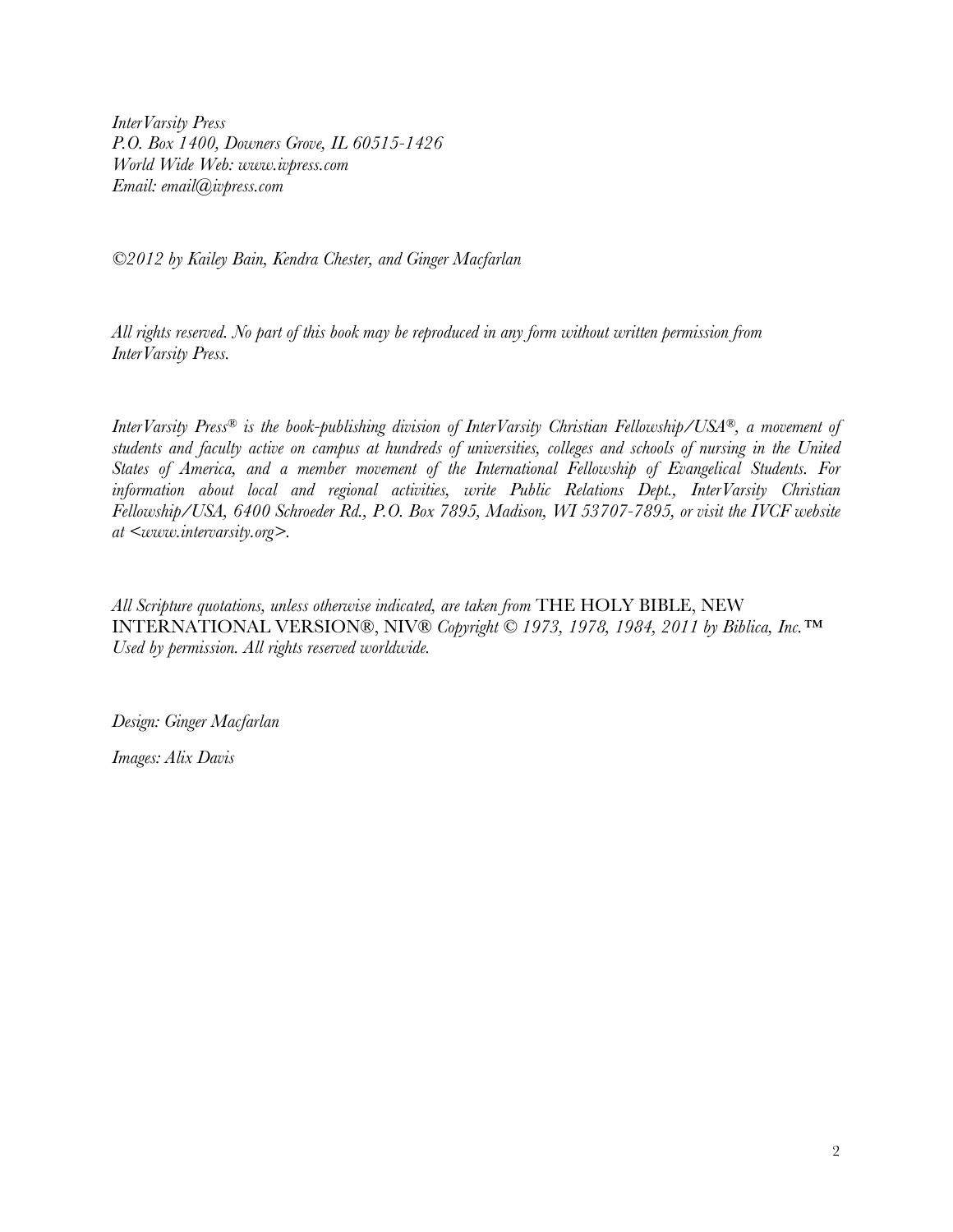#### *Introduction to the Guide*

Dear Reader,

Christmas is such a busy time: baking gingerbread cookies for the office Christmas party, standing in line after line to buy gifts for everyone you know, cleaning the house furiously to impress the mother-in-law arriving next week, and dragging the kids outside to go sledding so they can build childhood memories. Even sitting down to read a book about Christmas seems like a lot of work. But each year at Christmas, we long to pause and ponder about why God sent his precious Son to earth in the form of a helpless baby.

As you read Patty Kirk's *The Gospel of Christmas: Reflections for Advent*, you will probably want to take time to think about what Christmas is really about. Here are some questions to guide you through the process. Each chapter's guide begins with Scripture for meditation followed by a question for personal reflection and a question for application. We hope this guide and *The Gospel of Christmas* will help you to find meaning and comfort during this year's Advent.

*--Kailey, Kendra, and Ginger*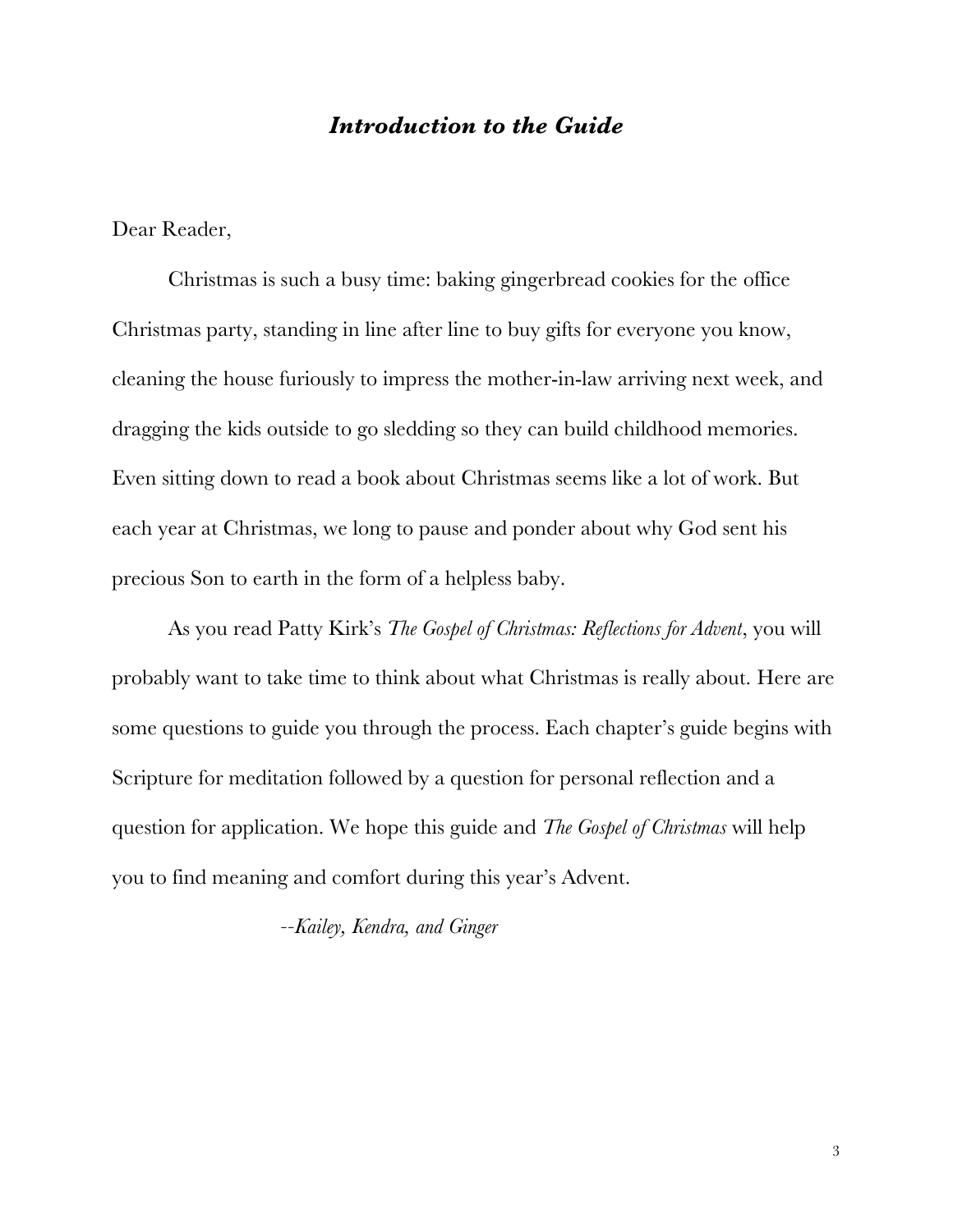# *I. Come*

• Read Chapter 1, "Come," from *The Gospel of Christmas*.

*"Come near to God, and he will come near to you." James 4:8a*

1. In this chapter, Kirk recalls one of her favorite Christmas memories: ice skating and hot chocolate (page 12). Reflect on one of your favorite memories. Where do you see connections between your story and the story of Christ's birth?

2. Kirk breaks the word *Advent* apart to show its meaning: to come (page 9). How is God specifically calling you to come to him this season?

# *II. The First Snow of Winter*

• Read Chapter 2, "The First Snow of Winter," from *The Gospel of Christmas*.

*"My soul thirsts for God, for the living God. When can I go* 

*and meet with God?" Psalm 42:2*

1. Like Mary's worries about her unexpected pregnancy, what fears and anxieties are weighing on your heart right now?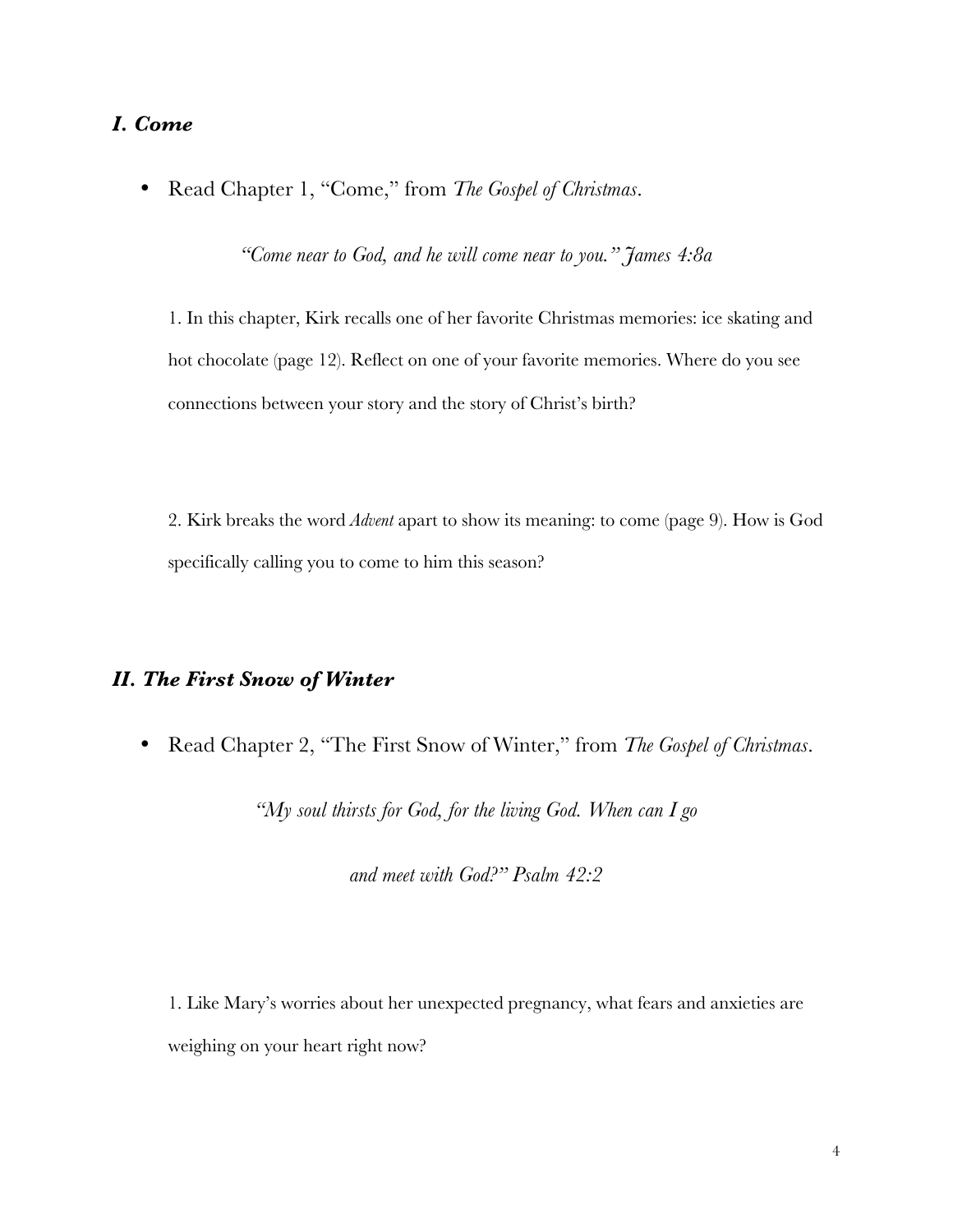2. Take a look at the lyrics of a carol that might not be your favorite. What can it teach you about the meaning of Christmas?

### *III. Advent*

• Read Chapter 3, "Advent," from *The Gospel of Christmas*.

*"In him and through faith in him we may approach God* 

*with freedom and confidence." Ephesians 3:12*

1. What is it about the approaching Christmas season that excites you? How does it play into your relationship with God?

2. Which annoys you more during the holiday season—festivities beginning too early or beginning too late? Why? How can you extend grace to those who fall into the other camp?

# *IV. The Faith of a Child*

• Read Chapter 4, "Come," from *The Gospel of Christmas*.

*"Now faith is being sure of what we hope for and certain*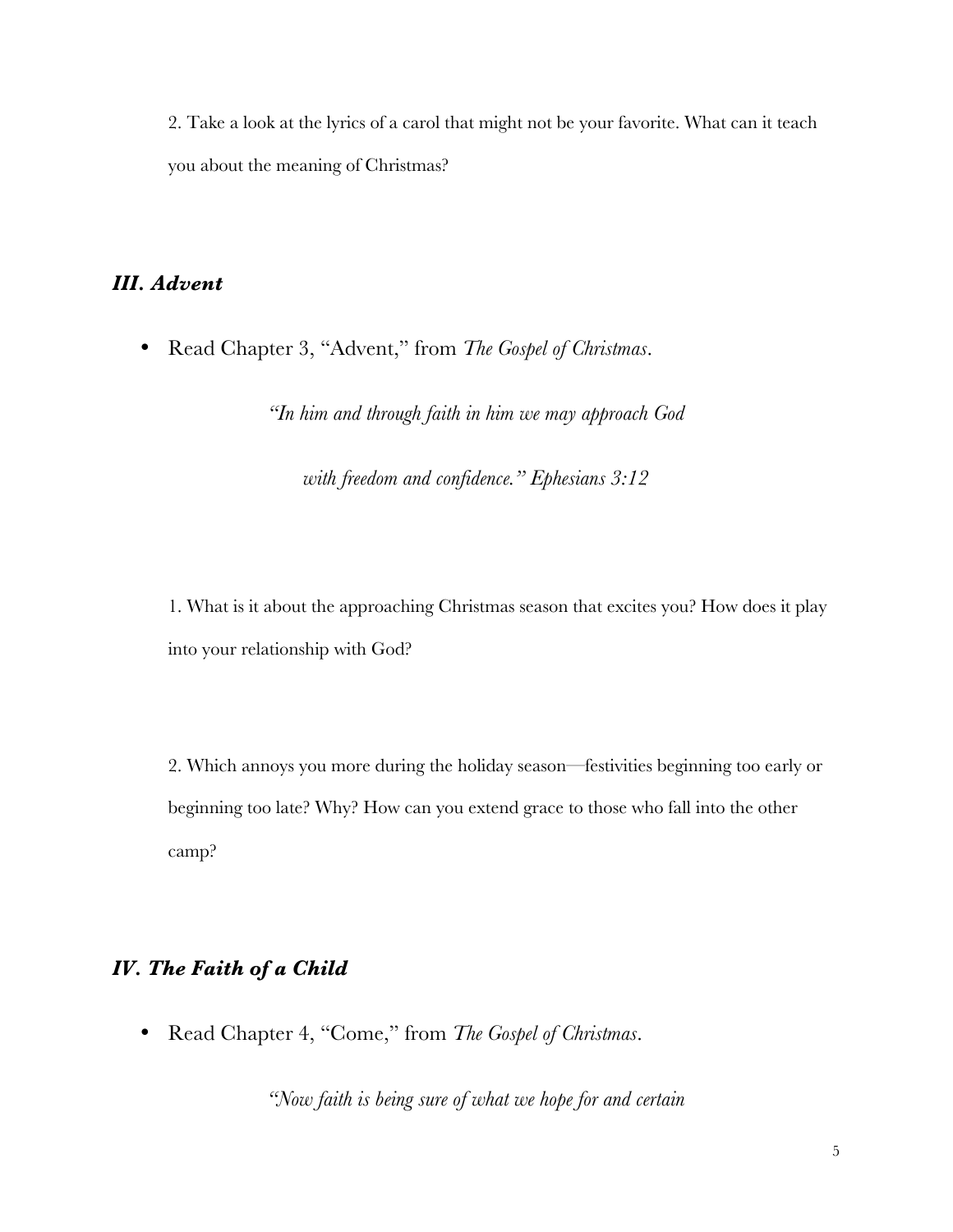*of what we do not see." Hebrews 11:1*

1. How have your religious experiences as a child shaped your faith today?

2. What visible, tangible object can you use to draw near to God during this Christmas season?

#### *V. "Stille Nacht"*

• Read Chapter 5, "Stille Nacht", from *The Gospel of Christmas.*

*"Find rest, O my soul, in God alone; my hope comes from him." Psalm 62:5*

1. Pray the prayer at the end of the chapter (page 59). What resonates with you? In what parts of your life do you need to let God still you?

2. When do you need to be alone? When do you need to be around other people? How can you establish a healthy rhythm of solitude and fellowship during this Advent season?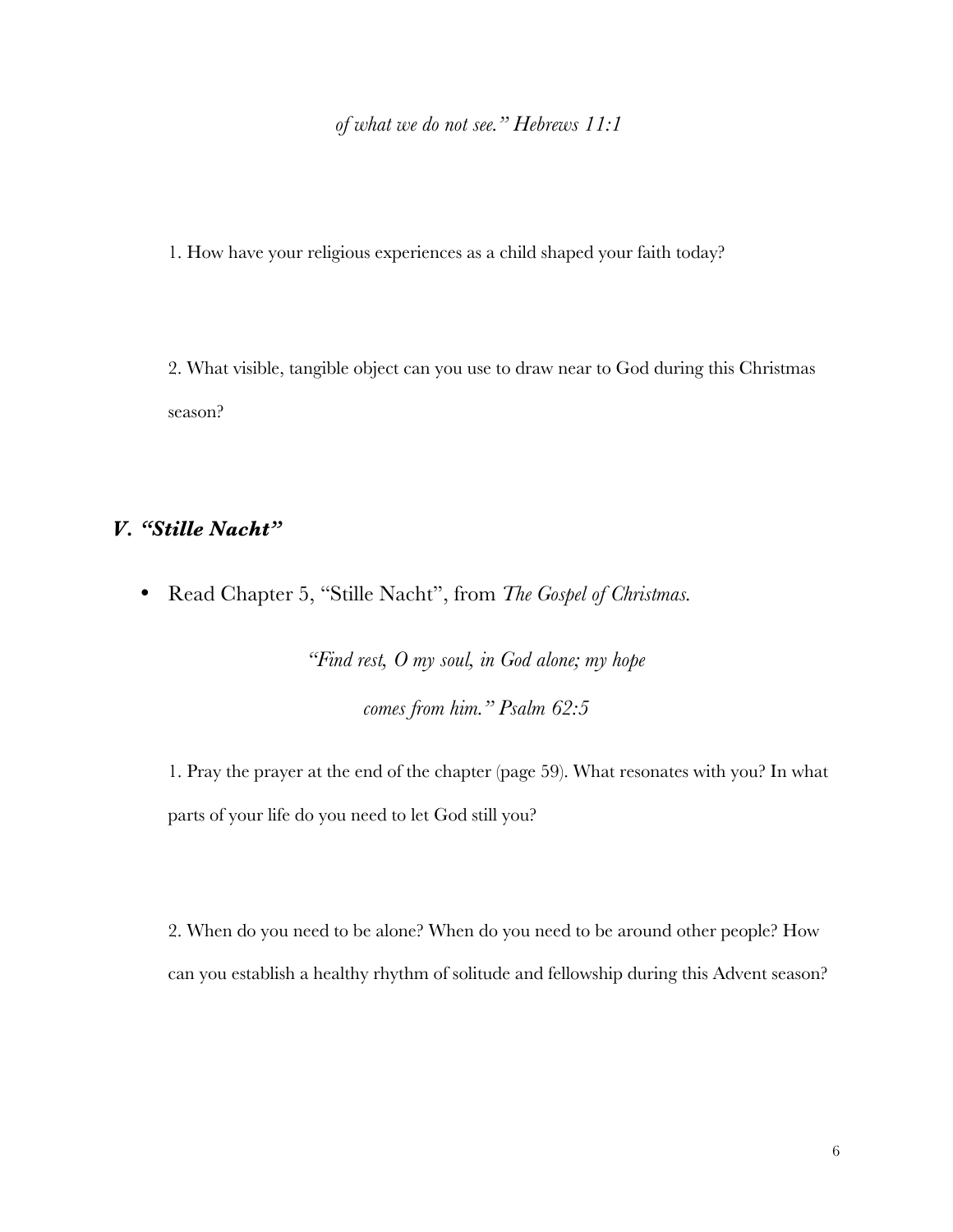# *VI. Joseph's Dreams*

• Read Chapter 6, "Joseph's Dreams", from *The Gospel of Christmas.*

*"And we know that in all things God works for the good of those who love him,* 

*who have been called according to his purpose." Romans 8:28*

1. Have you ever had a dream that seemed divinely sent? What do you think God might be telling you through your dreams?

2. Kirk imagines the Christmas story through Joseph's eyes (pages 60-63). Imagine the story through another character's perspective—the innkeeper's, Mary's parents', or even the donkey's. What new insights do you glean from the story?

# *VII. And He Is In The Manger Now*

• Read Chapter 7, "And He Is In The Manger Now", from *The Gospel of Christmas.*

*"For God so loved the world that he gave his one and only Son, that whoever* 

*believes in him shall not perish but have eternal life." John 3:16*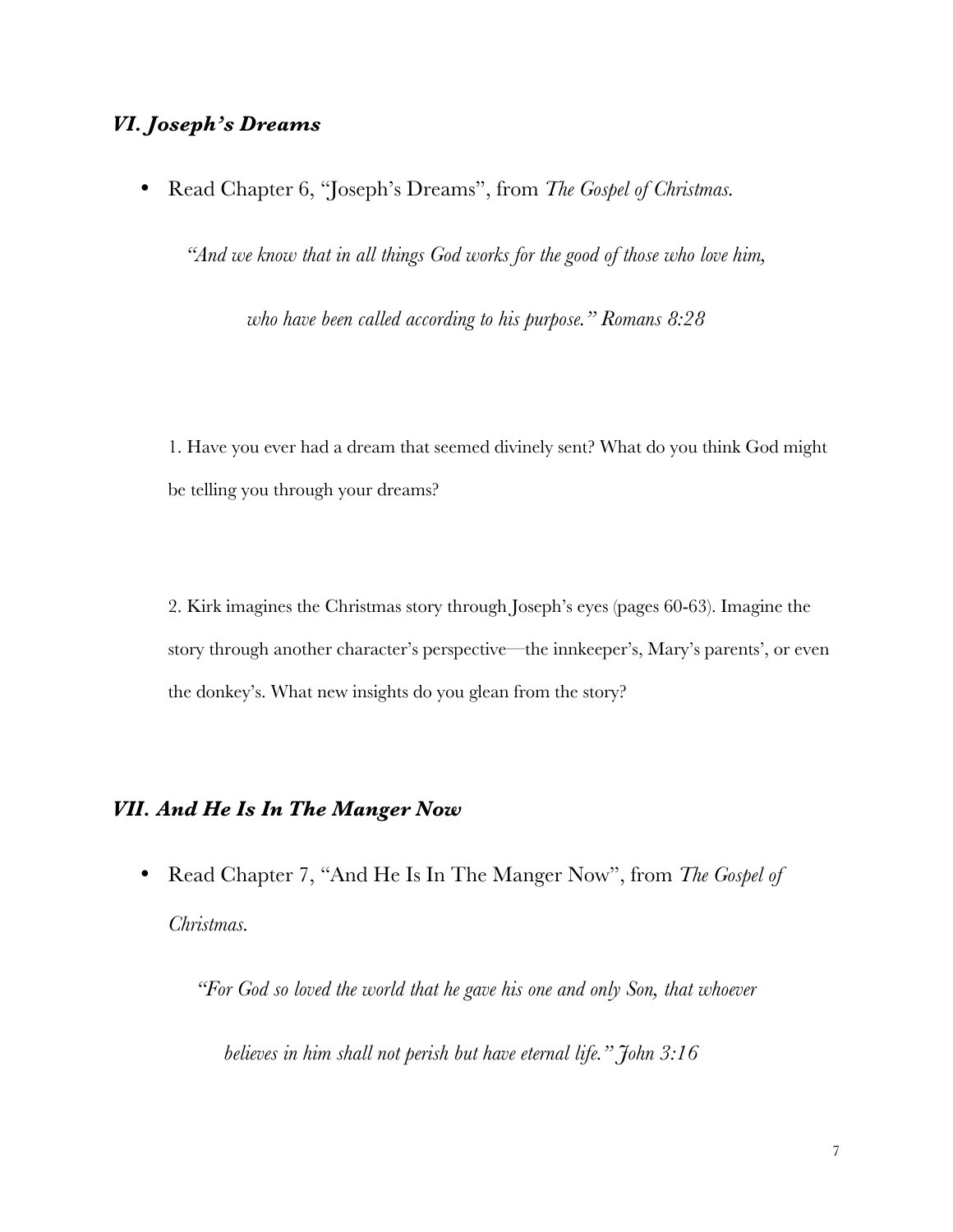1. In coming to earth, Christ humbled himself by giving up many divine attributes: comfort, power, foreknowledge, strength. What is the proper response to this sacrificial art by Christ? What human attributes would you find it difficult to give up if your divine calling required it?

2. Who are the unlikable, the untouchable, the unlovable in my life that God is calling you to love?

## *VIII. Anointed*

• Read Chapter 8, "Anointed", from *The Gospel of Christmas.*

*"He guides the humble in what is right and teaches them his way." Psalm 25:9*

1. The four Gospels all begin differently: Matthew with Christ's genealogy, Mark with the ministry of John the Baptist, Luke with the birth of Jesus, and John with philosophy on the person of Christ. Which opening most appeals to you? Why?

2. What are some specific ways you can learn to see mundane things as potentially "anointed" by God?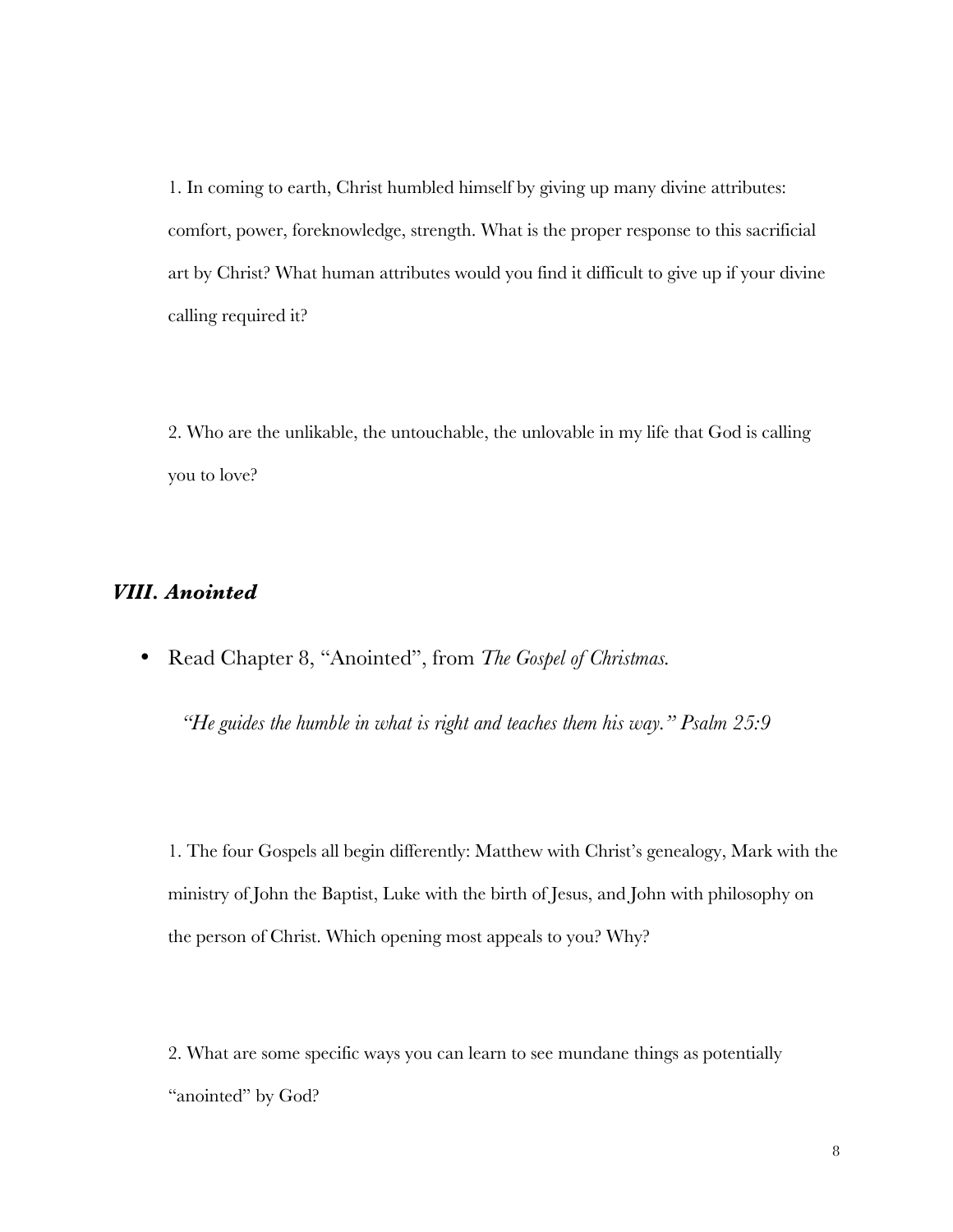#### *IX. Troughs*

• Read Chapter 9, "Troughs," from *The Gospel of Christmas*.

*"While they were there, the time came for the baby to be born, and she gave birth to her firstborn, a son. She wrapped him in cloths and placed him in a manger, because there was no room for them in the inn." Luke 2:6-7*

1. Kirk explores unexpected perspectives in this chapter: the etymology of the Middle English word *cratch* (pages 87-88), detailed descriptions of livestock farming (pages 96-99), and a German fairy tale (pages 92-93). What stories from outside the Bible have given more meaning to your Christmas season?

2. With Baby Jesus lying in a trough, his tiny body probably close to animals chomping at their feed, he might have been in danger. What made Mary and Joseph qualified to be Jesus' parents? What would have disqualified them? What makes you feel confident to bear Christ today?

#### *X. Washing Socks*

• Read Chapter 10, "Washing Socks," from *The Gospel of Christmas*.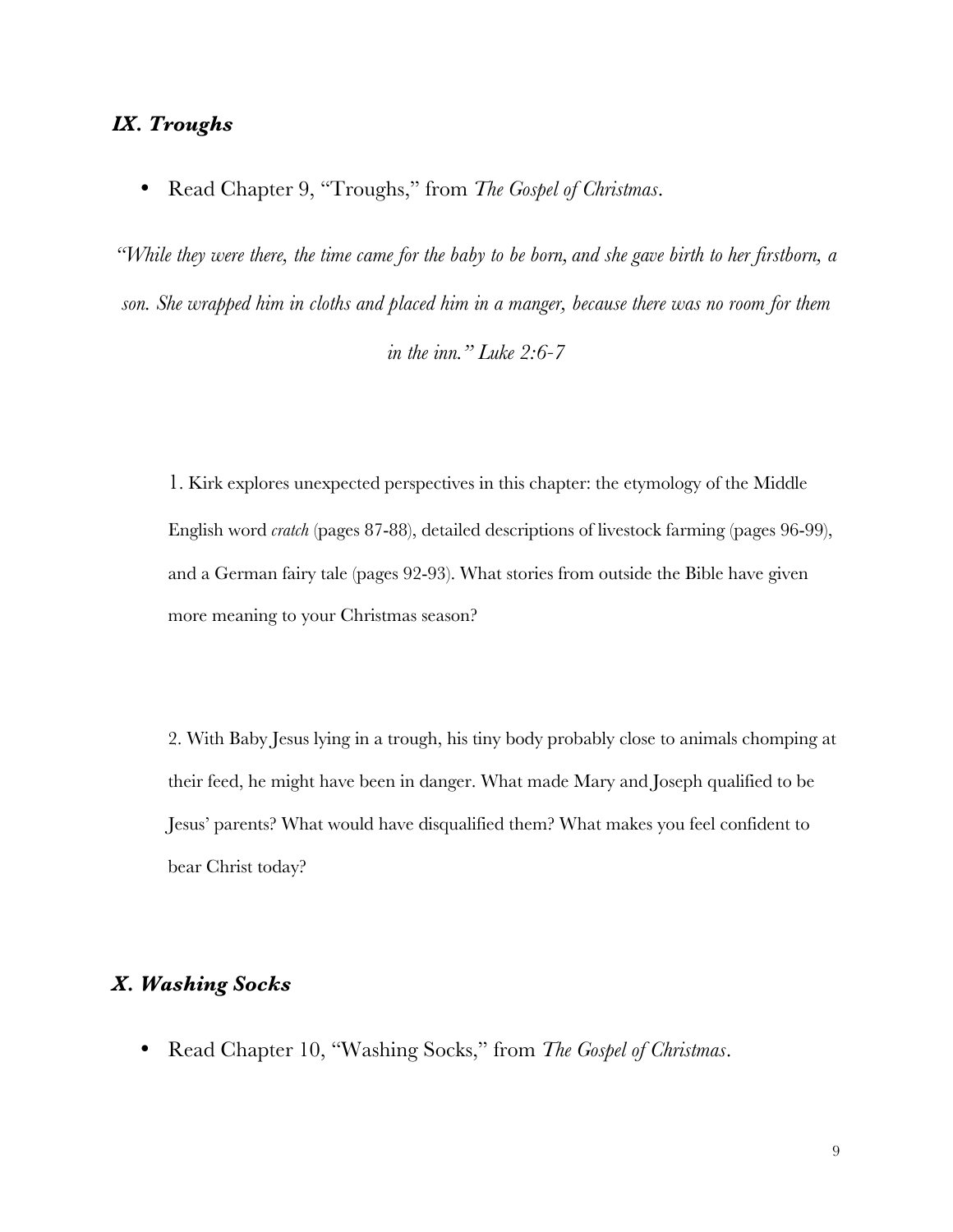*"But the angel said to them, 'Do not be afraid. I bring you good news of great joy that will be for all the people. Today in the town of David a Savior has been born to you; he is Christ the Lord.'"*

*Luke 2:10-11*

1. In Kirk's retelling of the angels and shepherds (pages 113-115), the angels came to the shepherds in the middle of the mundane. Where in your mundane activities has God approached you?

2. The Jews longed for a Savior, looking for the Messiah in every sphere: political, economic, and personal. What areas in your life make you long for a Savior?

# *XI. In The Bleak Midwinter*

• Read Chapter 11, "In The Bleak Midwinter," from *The Gospel of Christmas*.

*"May your unfailing love be my comfort, according to* 

*your promise to your servant." Psalm 119:76*

1. As a child, how did you think about sin? How has your perspective changed as you've grown up?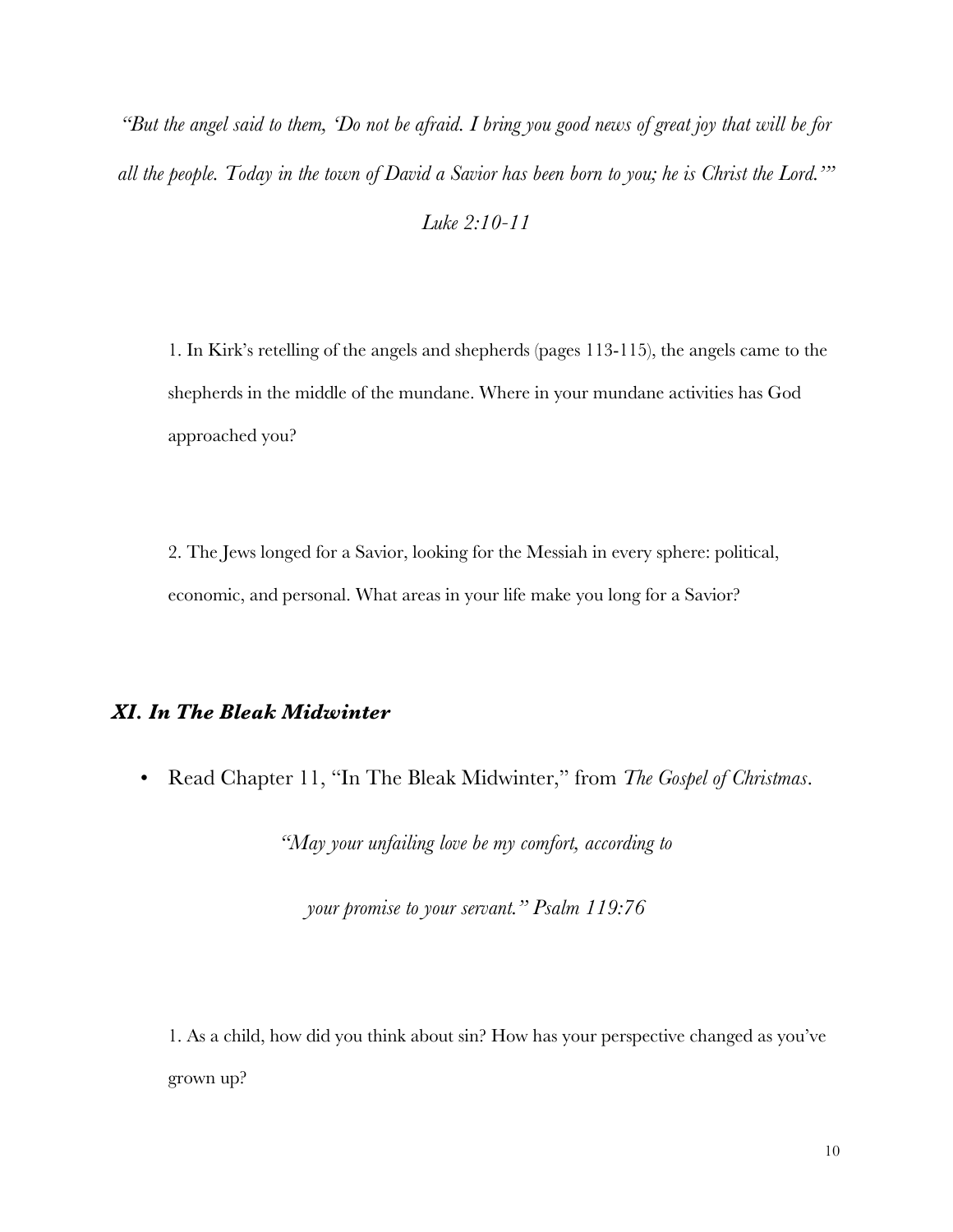2. Is the Christmas season a dark time for you? How can you take comfort from the Christmas season?

# *XII. Seeking God*

• Read Chapter 12, "Seeking God," from *The Gospel of Christmas*.

*"You will seek me and find me when you seek me with all your heart." Jeremiah 29:13*

1. Followers of Christ sought him in different ways: Peter recognized him as the Son of God, Mary called him the Messiah, and Nicodemus addressed him as "Rabbi." Which follower of Christ do you most relate to? Why?

2. Kirk mentions that believers must keep on asking God where he is (page 154). Are you constantly seeking after God in your life? When do you find yourself forgetting to seek God?